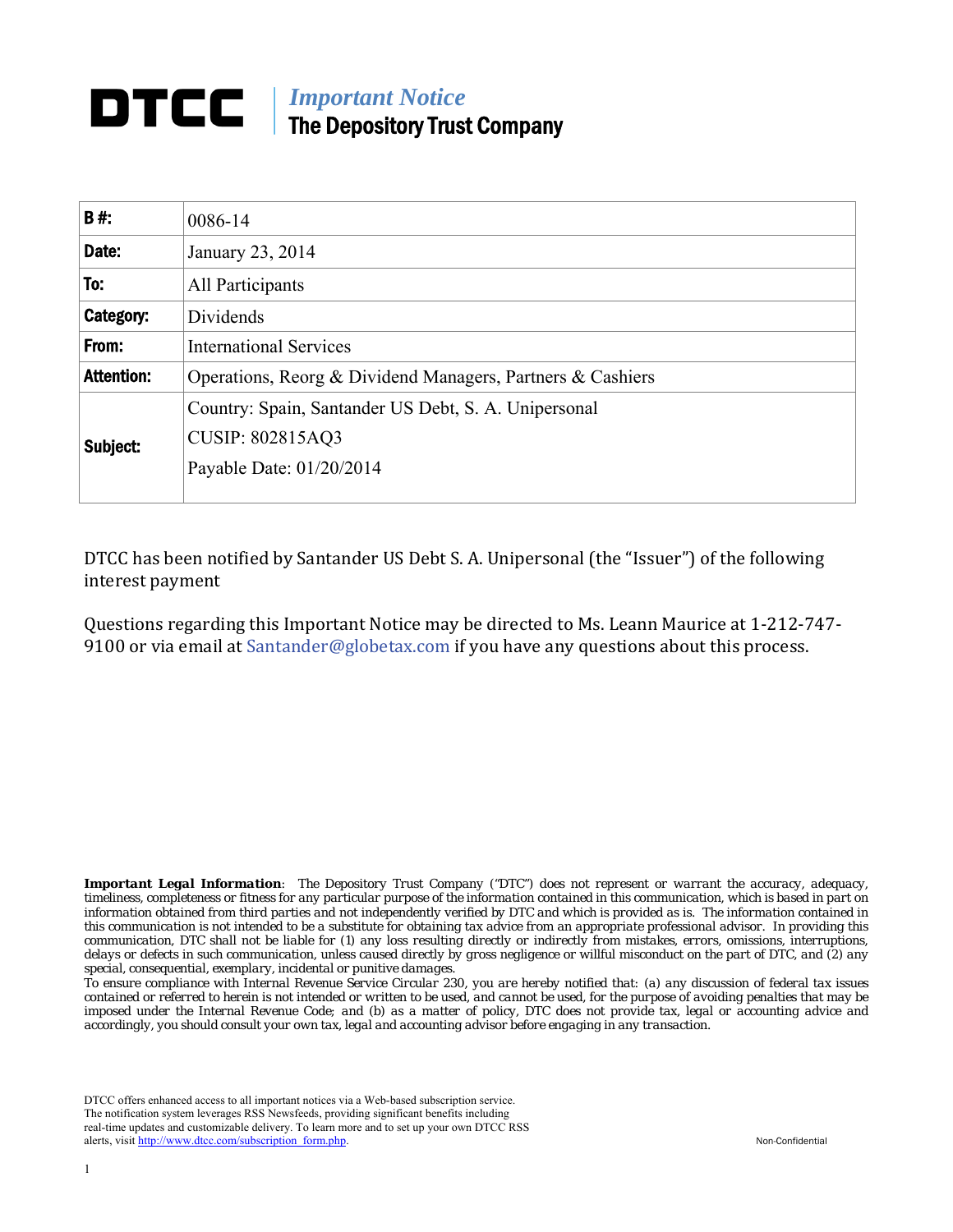

**EVENT DETAILS** 

#### **Santander US Debt, S.A. Unipersonal** has announced the following interest payment.

On Payment Date, all holders will receive this interest payment free of Spanish Non-Resident Income Tax, provided that the paying agent submits a statement in accordance with the form attached as an annex to Royal Decree 1145/2011 (RD 1145/2011).

Notwithstanding the above, the Issuer is still required to disclose certain information in relation to any Spanish taxpayers who received the interest payment free of the Spanish Non-Resident Income Tax.

As such Santander and GlobeTax, kindly, request that each DTC Participant determine if there were any intermediaries or Spanish taxpayers (Spanish individuals, Spanish corporates or non-resident investors with a permanent establishment in Spain) who received the interest payment free of withholding tax on payment date. Santander and GlobeTax, kindly, request that each DTC

| <b>COUNTRY OF</b><br><b>ISSUANCE</b>               | <b>SPAIN</b>                        |  |  |
|----------------------------------------------------|-------------------------------------|--|--|
| <b>ISSUE</b>                                       | Santander US Debt, S.A. Unipersonal |  |  |
| CUSIP#                                             | 802815AQ3                           |  |  |
| ISIN#                                              | US802815AQ38                        |  |  |
| <b>PAYMENT DATE</b>                                | 1/20/2014                           |  |  |
| <b>INTEREST RATE</b>                               | 0.03724                             |  |  |
| <b>FIXED OR</b><br><b>VARIABLE</b>                 | Fixed                               |  |  |
| <b>DAYS IN</b><br><b>INTEREST</b><br><b>PERIOD</b> | 180                                 |  |  |

Participant submit the details of these intermediaries or Spanish taxpayers through the ESP system by the deadlines below. Additionally, should a DTC Participant not have any intermediaries or Spanish taxpayers or are unable to determine whether or not you have intermediaries or Spanish taxpayers as holders as of the payment date of the income event, Santander and GlobeTax, kindly, ask that you log into our system and make a simple attestation to that effect.

The submission through the ESP system will be considered compliant with the below Voluntary Disclosure Procedure. This issue is NOT eligible through the Elective Dividend System ("EDS").

| <b>REQUIREMENT AND DEADLINES (ALL TIMES IN EST)</b>       |                                    |                                                                       |                                                                                  |                                                    |                                                     |                                                    |  |
|-----------------------------------------------------------|------------------------------------|-----------------------------------------------------------------------|----------------------------------------------------------------------------------|----------------------------------------------------|-----------------------------------------------------|----------------------------------------------------|--|
| <b>VOLUNTARY</b><br><b>DISCLOSURE</b><br><b>PROCEDURE</b> | <b>SUBMISSION</b><br><b>METHOD</b> | <b>ENTITIES</b>                                                       | <b>REQUIRED</b><br><b>DOCUMENTATION*</b>                                         | <b>ESP</b><br><b>SUBMISSION</b><br><b>DEADLINE</b> | <b>SOFT COPY</b><br>(SCAN / FAX)<br><b>DEADLINE</b> | <b>HARD COPY</b><br>(ORIGINALS)<br><b>DEADLINE</b> |  |
| <b>PARTICIPATING</b><br><b>(RELEVENT ENTITIES)</b>        | <b>ESP</b>                         | <b>SPANISH</b><br><b>TAXPAYERS</b><br>AND/OR<br><b>INTERMEDIARIES</b> | $EXHIBITI -$<br><b>DISCLOSURE</b>                                                | FEBRUARY 12,<br>2014<br>8:00 PM                    | <b>FEBRUARY</b><br>13, 2014<br>8:00 PM              | FEBRUARY 14,<br>2014<br>5:00 PM                    |  |
| <b>PARTICIPATING (NO</b><br><b>RELEVANT ENTITIES)</b>     | <b>ESP</b>                         | NO SPANISH<br><b>TAXPAYERS OR</b><br><b>INTERMEDIARIES</b>            | $EXHIBITI -$<br>STATEMENT OF<br>NON-DISCLOSURE                                   | FEBRUARY 12,<br>2014<br>8:00 PM                    | <b>FEBRUARY</b><br>13, 2014<br>8:00 PM              | FEBRUARY 14,<br>2014<br>5:00 PM                    |  |
| <b>NON-PARTICIPATING</b>                                  | <b>ESP</b>                         | N/A                                                                   | $EXHIBITI -$<br><b>STATEMENT OF</b><br><b>INABILITY TO</b><br><b>PARTICIPATE</b> | FEBRUARY 12,<br>2014<br>8:00 PM                    | <b>FEBRUARY</b><br>13, 2014<br>8:00 PM              | FEBRUARY 14,<br>2014<br>5:00 PM                    |  |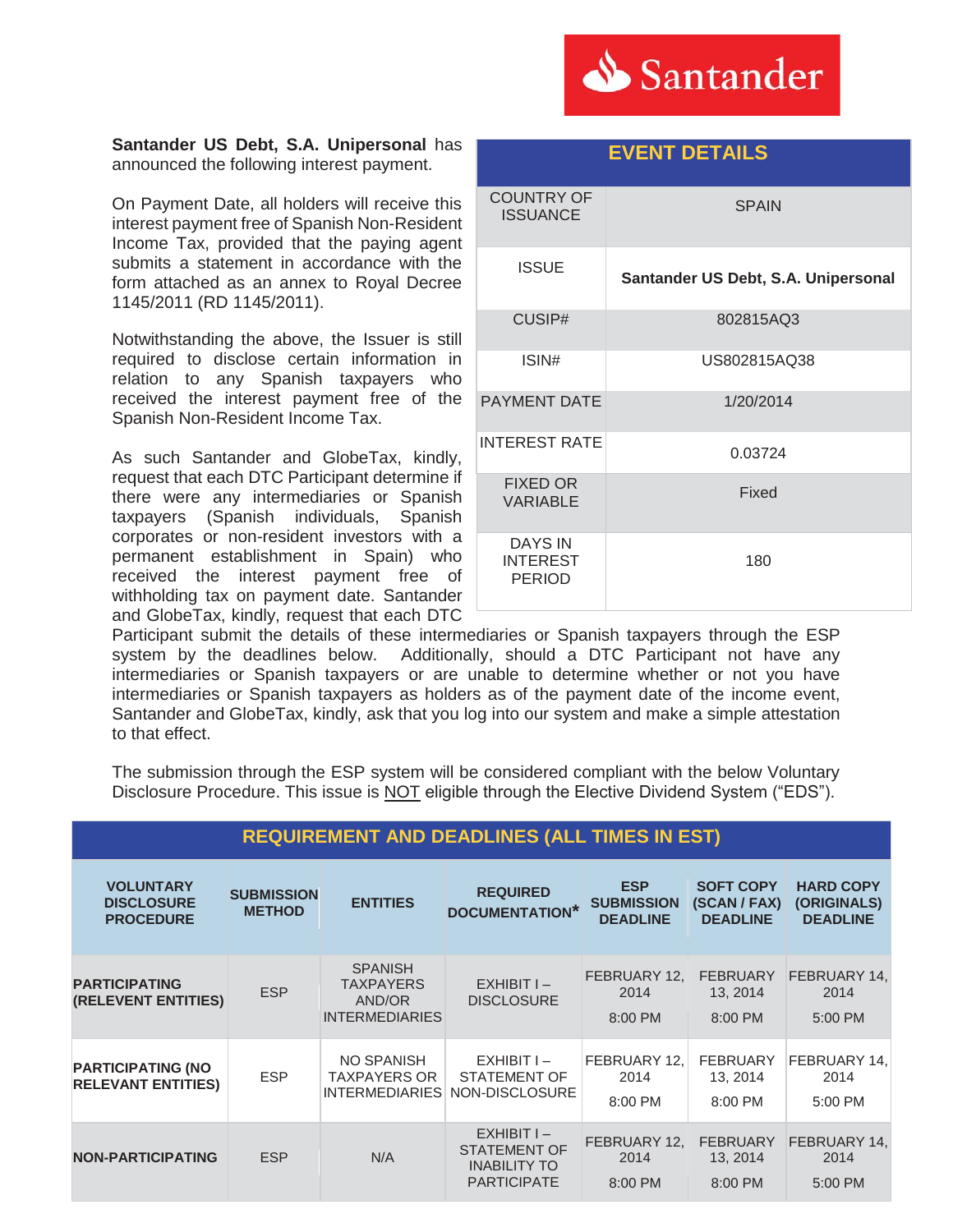# **\*ALL DOCUMENTATION IS CREATED THROUGH ESP**

# **ESP**

**DOWERED by GLOBETAX** 

ESP, powered by GlobeTax, is an electronic withholding tax submission system. This system allows for the secure and simplified transfer of beneficial owner level data from the Participant to GlobeTax and creates applicable documentation on behalf of the Participant.

Submit the data online through the web site below, print out the documents on letterhead, sign them, and:

- a) scan the ESP created Exhibit I and email it to Santander@globetax.com; OR
- b) fax the ESP created Exhibit I to 1-212-747-0029; AND
- c) mail the ESP created Exhibit I to GlobeTax at the address below

These claims should be submitted through the following web site. (Requires a one-time registration)

https://www.globetaxesp.com

Please contact Ms. Leann Maurice at 1-212-747-9100 or via email at Santander@globetax.com if you have any questions about this process.

## **DESIGNATED INTERMEDIARIES**

Intermediaries (i.e. Omnibus accounts) may be designated through the ESP system by checking a box on the review and submit page and then entering in contact details and the account number or TIN# of the intermediary.

The Intermediaries will be notified of their designation automatically through the system and will be able to continue to provide details on their designated position directly through the ESP system, without any further action taken by the DTC Participants. GlobeTax recommends that DTCC Participants introduce the system to those who they designate as intermediaries so that they know to expect the email and who they can contact should they have any questions about the system.

Intermediaries will not be able to provide details that exceed the payment date position allocated to them by any of the intermediaries upstream, including DTC Participants.

The ESP system can source the beneficial owner data through six levels of intermediaries.

Please refer to the "USER GUIDE" available on the top banner of the ESP site for more details on the ESP system, as designed for the Voluntary Disclosure Procedure.